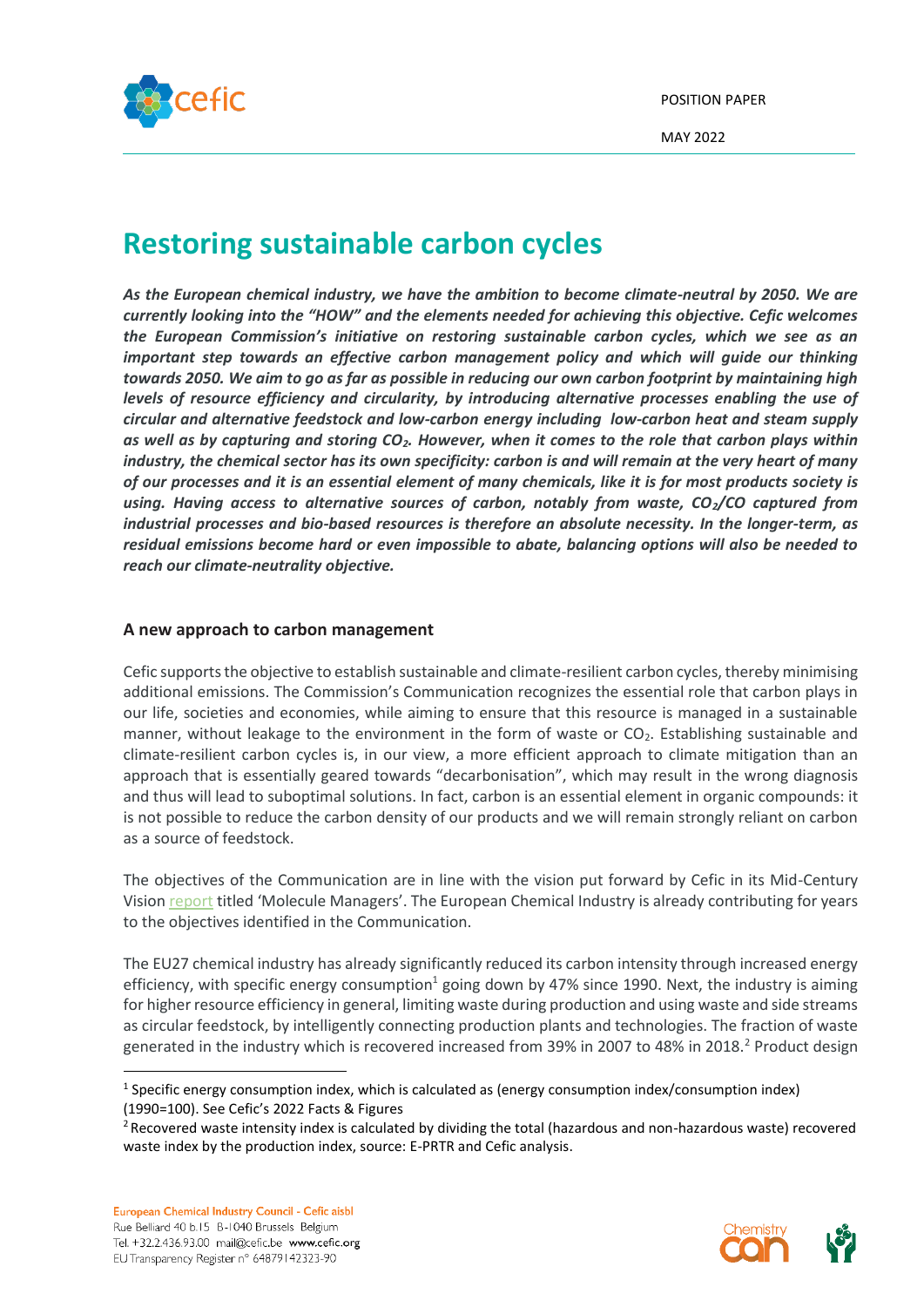and product reuse can also decrease the use of resources to the necessary minimum supporting SDG #12 on responsible production and consumption. At the same time, carbon is and remains an indispensable element for organic chemistry, which is about three quarters of the production volume of the European Chemical Industry.

Conscious of consumers' desire for sustainable products, the chemical industry is increasingly looking at the ways to reduce its own carbon footprint, particularly by sourcing its carbon feedstock from alternative sources and by increasing circularity in order to keep the carbon in the loop. The share of bio-based chemicals has increased to 15% over the last decade<sup>2</sup> and the EU chemical industry is set to scale-up their sustainable production and use. Chemical recycling is another way to intensify carbon circularity. This emerging route is starting to make contributions<sup>3</sup>. Our member companies are working towards investments in scale-up and full integration of chemical recycling in the production of chemicals including plastics. European chemical companies are also developing a broad portfolio of advanced technologies for efficient utilisation of CO<sub>2</sub> from various sources (and CO from industrial waste gases) for the production of chemicals and polymers with a lower carbon footprint. Ensuring greater circularity of resources (including those that are originally fossil-based) to reduce emissions at the products' end of use and switching to biogenic carbon and  $CO<sub>2</sub>$ , all have the potentials to significantly reduce our impact on climate.

Certain sources of GHG emissions emitted by our plants will remain extremely costly or even impossible to abate – at least by 2050, and therefore need to be removed/compensated elsewhere in the chemical industry or the economy, necessitating exploiting cross-sectoral synergies, industrial symbiosis and longterm carbon storage solutions. For instance, some installations' emission abatement potentials will be strongly limited by their geographical location (e.g. lacking infrastructure). Deploying carbon removal solutions inside the chemical sector can also help other sectors of the economy, in particular industrial installations, to deal with their own emissions. Chemical products are a major reservoir of carbon. They can help keeping carbon in the loop through a variety of circular solutions.

# **The industrial sustainable carbon challenge**

An aspirational target of 20% to increase the share of sustainable non-fossil carbon sources in chemical and plastic products can be an important signal for our sector but it can only materialise if access to raw material is improved and is competitive for the industry, and if waste collection and sorting for all sources is improved to enable innovative recycling solutions.

This 20% objective by 2030 also needs to be further examined regarding:

- the type, cost-competitivity, accessibility and sustainability of feedstock to be considered for the attainment of the objective. In Cefic's view, this target should cover all sustainable circular feedstock including bio-based, mechanically and chemically recycled and  $CO<sub>2</sub>$ -capture based materials;
- the methodology for calculating the share of "non-fossil" carbon: is the target aiming at the feedstock consumed or at the final product? And at which disaggregate level?

<sup>&</sup>lt;sup>2</sup> According to BIC/Nova institut statistics, the share of the chemical turnover coming from bio-based chemicals has increased from 7.5 to 15% over 10 years

<sup>&</sup>lt;sup>3</sup> Cefic Chemical Recycling Virtual Exhibition: https://cefic.org/policy-matters/innovation/chemical-recycling/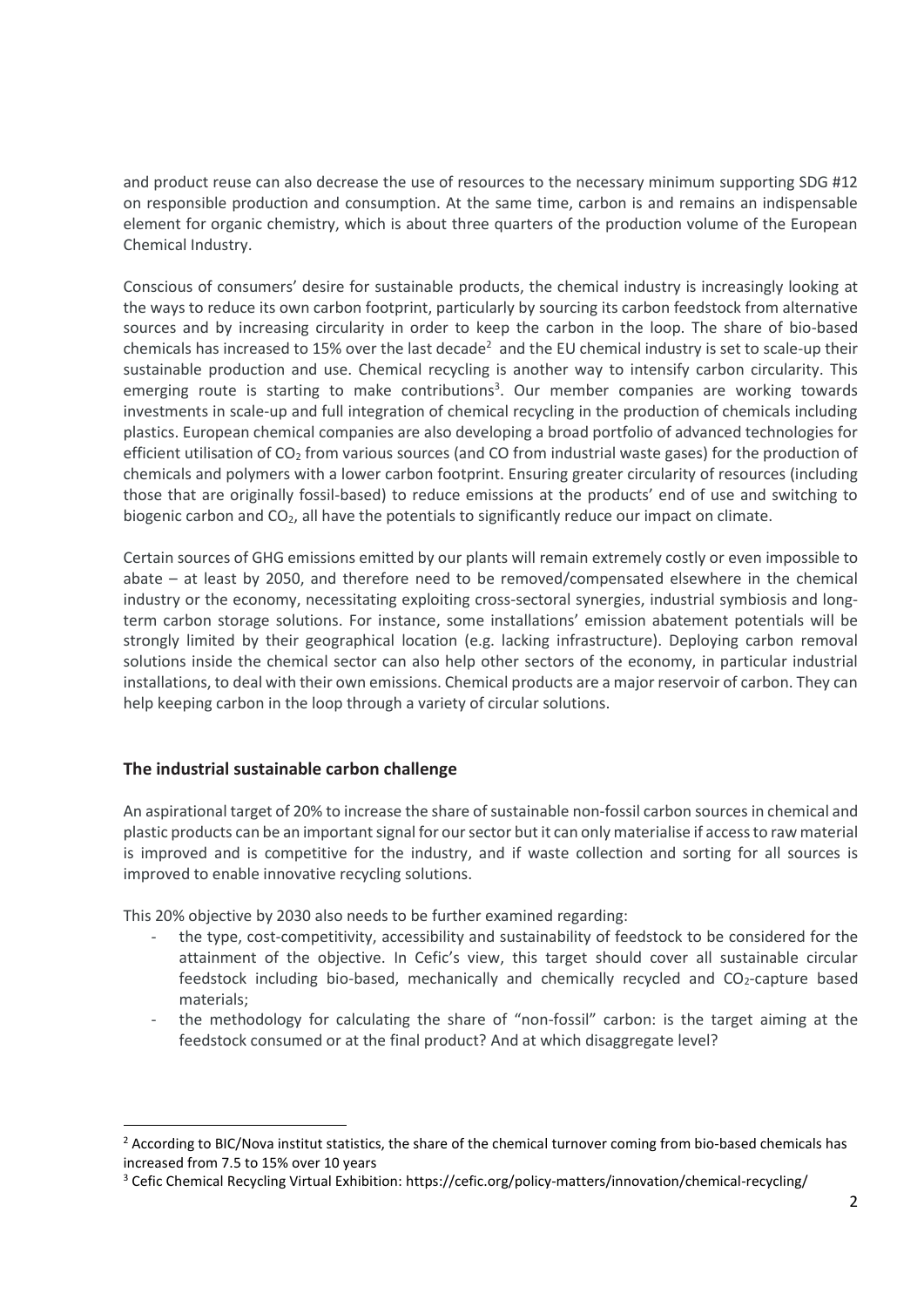#### **Cefic recommendations**

- Develop a comprehensive and supportive policy framework to help overcome existing challenges and incentivise increased market recognition, while safeguarding industry's international competitiveness: industry requires a clear set of measures that would make alternative/circular feedstock and products competitive;
- Enlarge the concept of "non-fossil carbon sources" to include all sources of sustainable circular carbon even if coming from fossil sources originally;
- Establish a clear and harmonised system for claiming circular sustainable raw material content in all material end-use segments, including a chain of custody (such as mass balance) certification system;
- The 20% aspirational target by 2030 on sustainable carbon sources should be backed with a detailed strategy outlining the measures taken to secure access of the chemical industry to sustainable biomass and waste at fair economic and technical conditions for all market players while fully respecting the planet's boundaries;

### **Transforming industrial value chains**

The EU's and Member States policy and regulatory framework should further evolve to enable the chemical sector's contribution to new carbon management options. Concretely:

- **CO<sup>2</sup> emission avoidance resulting from the utilisation of captured CO<sup>2</sup> as alternative carbon feedstock for the production of chemicals should be recognized in the ETS** 

Cefic welcomes the proposal from the Commission to establish that *"an obligation to surrender allowances shall not arise in respect of emissions of greenhouse gases which are considered to have been captured and utilised to become permanently chemically bound in a product so that they do not enter the atmosphere under normal use"* in the framework of the revision of the EU Emission Trading System. Such principle should be based on an appropriate methodology when leading to a revision of the Monitoring and Reporting Implementing Regulation.

### - **The EU's strategy should take into account the role of (chemical) products as a carbon storage and sequestration option**

The chemical sector is uniquely positioned as an important contributor to restoring sustainable carbon cycles. Chemical products are a massive reservoir of carbon that can fix the carbon for 10-40 years<sup>4</sup> in a single pass and will be fixed for a multiple of this time when the recycling will become fully material. Today, based on our estimations, the volume of carbon embedded in chemical products is comparable to total emissions of the industry for the production of those. Today, most of this carbon ends up in the atmosphere when products are incinerated at the end of their use<sup>5</sup>. An ambitious circular economy strategy including efficient waste management and recycling policies, securing access to biobased feedstock and supportive measures for the utilization of captured  $CO<sub>2</sub>$  as feedstock are therefore a pre-requisite for achieving sustainable and climate-resilient carbon cycles by keeping carbon "in the loop". Today the chemical sector can contribute to emission abatement in other sectors by "absorbing" carbon and storing it in products<sup>6</sup>. In the longer-term (towards 2050), the chemical industry could contribute to removing  $CO<sub>2</sub>$  from the atmosphere with storage of biogenic carbon and Direct Air Capture either underground or in products.

<sup>4</sup> Geyer, Jambeck, Law Sci. Adv. 2017;3: e1700782

<sup>&</sup>lt;sup>5</sup> According to Material Economics, in 2017 out of 35 to 45 Mtons of EU plastic waste, 20 to 30 Mtons were incinerated and not collected separately (Industrial Transformation 2050 - Pathways to Net-Zero Emissions from EU Heavy Industry P102).

 $6$  According to the initial findings of the iC2050 model, the amount of captured CO<sub>2</sub> used as feedstock would vary between 9 and 13 Mt by 2050.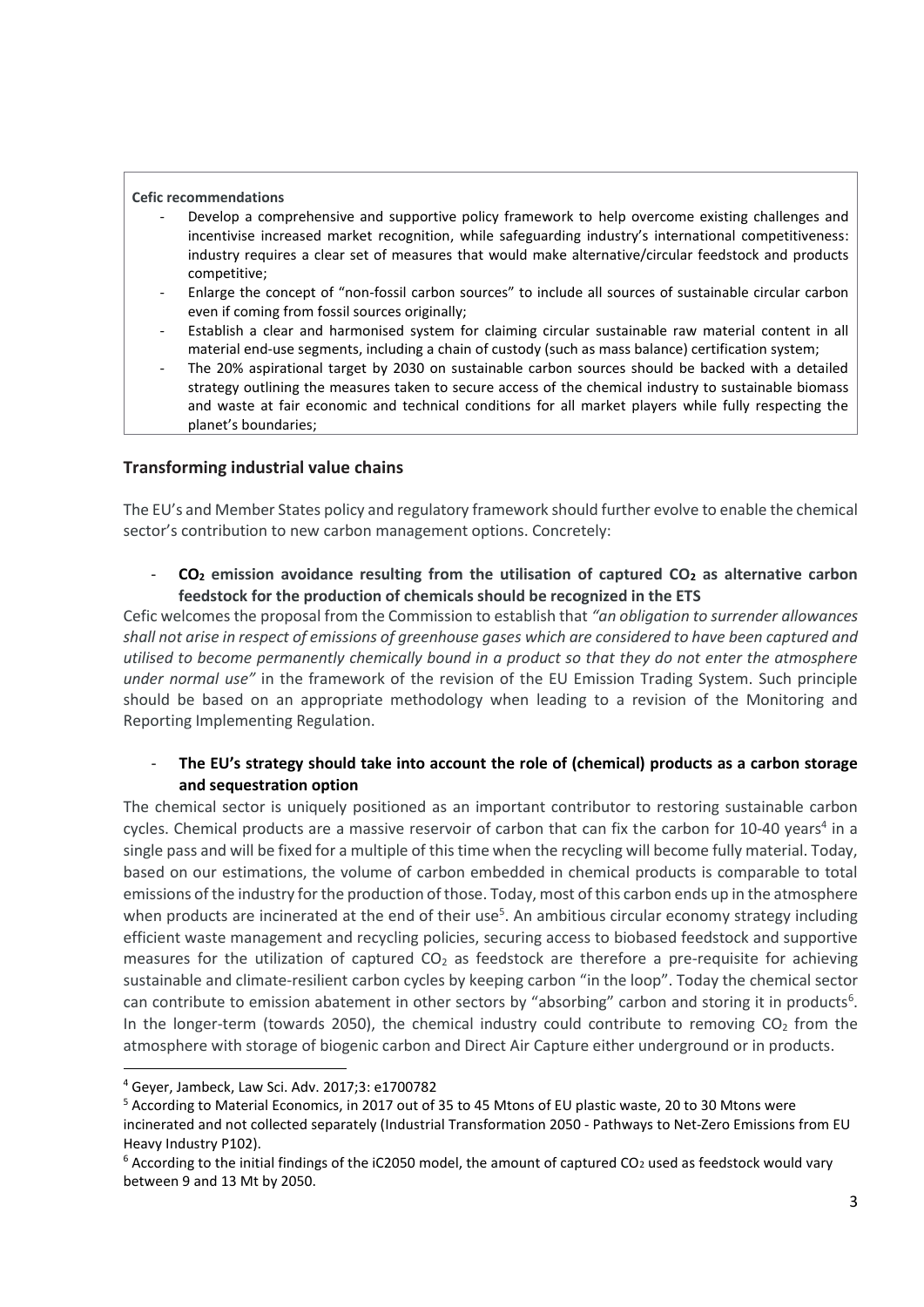# - **All forms of biogenic carbon removals should be considered in the EU's carbon accounting framework**

Increasing the share of biobased products can play an important role in meeting the EU's climate-neutrality objective. The future carbon removal certification framework should clarify the rules applying to capture and storage of biogenic carbon. Under the current EU Emission Trading Scheme, there is no crediting foreseen to industrial installations if biogenic carbon is captured and stored underground, which creates uncertainty for investments into Carbon Capture and Storage projects. The scope of Article 9 under the LULUCF regulation should also be enlarged to innovative carbon storage products, so that they can contribute to the 2030 carbon removal target.

We also believe that gasification of biomass and reforming of biomethane and pyrolysis of biomass should also be recognized. Hydrogen and ammonia production approximately represent a quarter of the EU chemical industry's direct emissions. Considering capture and storage of  $CO<sub>2</sub>$  process emissions when biomethane is used for steam reforming would give reassurance that investment into carbon capture technologies and storage infrastructure can get a return on investment, even in the longer-term when the share of natural gas in the energy mix will go down.

## - **The EU's policy framework should acknowledge emission abatements along the entire value chain**

Certain technologies like chemical recycling remain energy intensive and therefore do not lead to absolute GHG reductions if only considering the perimeter of chemical production facilities. These technologies will however reduce GHG emissions at the product's end-of-life generating benefits across the value chain. The ETS MRR alone will not provide a direct incentive for circular technologies, although they are crucial to avoid GHG emissions. A holistic framework needs to be developed to support these circular technologies and overcome differences between ETS and ESR treatment of waste.

# The inclusion of waste incineration in the scope of the EU ETS could give a coherent signal on **circularity**

Including waste incineration in the scope of the EU ETS, while ensuring the necessary exemptions for hazardous waste and sewage sludge, will provide a coherent signal on circularity as it creates an equal treatment of waste incineration inside and outside ETS installations regardless the permitting and facilitate the tracking of carbon until the end of the value chain. This could help to direct material away from incineration towards recycling. At the same time, appropriate measures should be put in place to prevent unintended consequences, whereby operators could have the incentive to redirect materials to landfill rather than to recycling.

### - **The reuse and recycling of carbon stored in materials of (end of use) products should be included in the circular economy related legislative framework.**

The chemical industry is by default able to support reuse and recycling of materials and hereby enabling the reuse of carbon stored in products that after their (first) use, would otherwise be landfilled or incinerated. The chemical industry is doing great efforts in supporting product-related sectors in recovering and reusing valuable materials from used products, that otherwise would be wasted. Herewith not only recovering valuable resources, but also preventing the destructions of material investments and capital.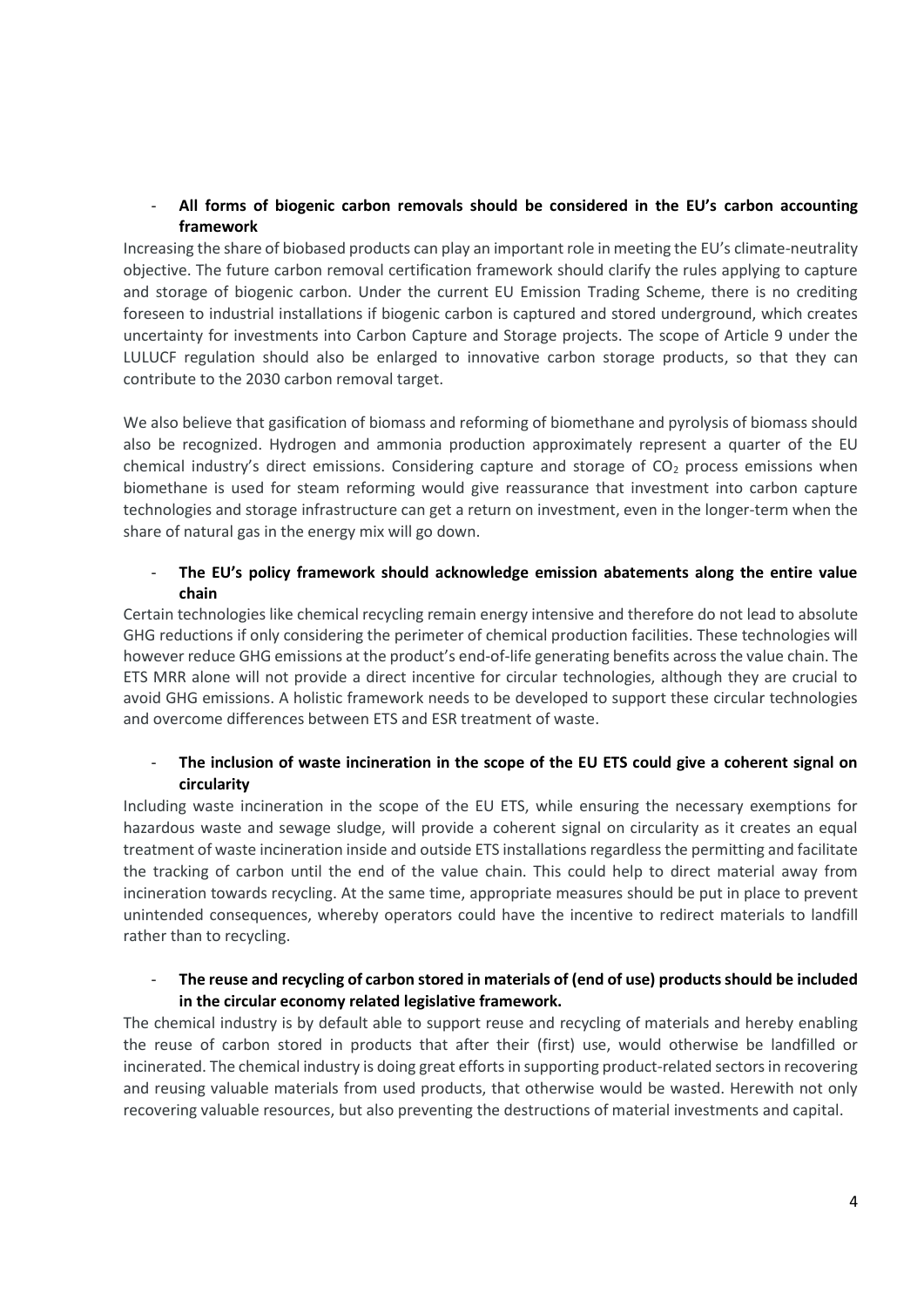# - **Supporting the development, demonstration and deployment of advanced technologies needed for sustainable carbon cycles**

In addition to funding schemes supporting the development of new technologies, risk-sharing measures through suitable instruments are critical to support investment in new technologies at demonstration plant level and first-of-its kind commercial plant level. Such instruments – with sufficient budget - should be designed as real risk-sharing measures with appropriate evaluation criteria and methodology to effectively support demonstration of new technologies and investment in large scale commercial production plants. In the chemical sector demonstration plants differ from the first large-scale commercial plants on various aspects such as production capacity, revenues and lifetime. Such differences have to be considered in the evaluation of related projects.

# - **The inclusion of biogenic carbon uptake in cradle-to-gate assessments could drive procurement decision making in the right direction**

The current PEF methodology does not allow the inclusion of credits for the biogenic carbon uptake in cradle-to-gate, regardless if in a cradle-to-grave approach this credit would most likely be taken into account in the form of the end of life emissions.

This accounting issue could potentially lead to wrong purchasing decisions, and in addition makes communication of PEF much more difficult to understand. It prevents companies from generating emission reduction savings from the use of the biogenic carbon uptake AND at the same time savings from a potential circular solution, as the emissions at the end of use are assumed to be zero for bio-based materials. Therefore, it can be a disadvantage for bio-based circular solutions, as they would have to showcase a negative emission, which is again difficult to explain.

The consideration of biogenic carbon uptake at cradle-to-gate approaches provides a fair basis of comparison, and supports decisions that ultimately drive emission reduction. It is also easier to explain to internal stakeholders (e.g. Procurement Department), and allows credits from circular solutions to be considered.

The rationale for not allowing biogenic carbon uptake as a credit for bio-based materials is the fact that when you cut a tree the carbon absorbed during photosynthesis would be ultimately released into the atmosphere. But when one extracts fossil materials out of the ground, the rationale should be the same. Now circular solutions are allowing longer term carbon storage, therefore this accounting rule should be revisited.

#### **Cefic recommendations**

- ETS MRR should be revised to reflect emission avoidance resulting from the utilisation of captured  $CO<sub>2</sub>$  as alternative carbon feedstock for the production of chemicals
- Install a crediting system in the EU ETS for the capture and storage of biogenic carbon, including emissions related to reforming of biomethane and pyrolysis of biomass
- Incentivise investments into recycling technologies to acknowledge end-of-life emission avoidance and include waste incineration in the scope of the EU ETS, while ensuring the necessary exemptions for hazardous waste and sewage sludge
- Further deploy risk-sharing support measures with appropriate evaluation criteria and methodology to effectively support demonstration of new technologies and investment in large scale commercial production plants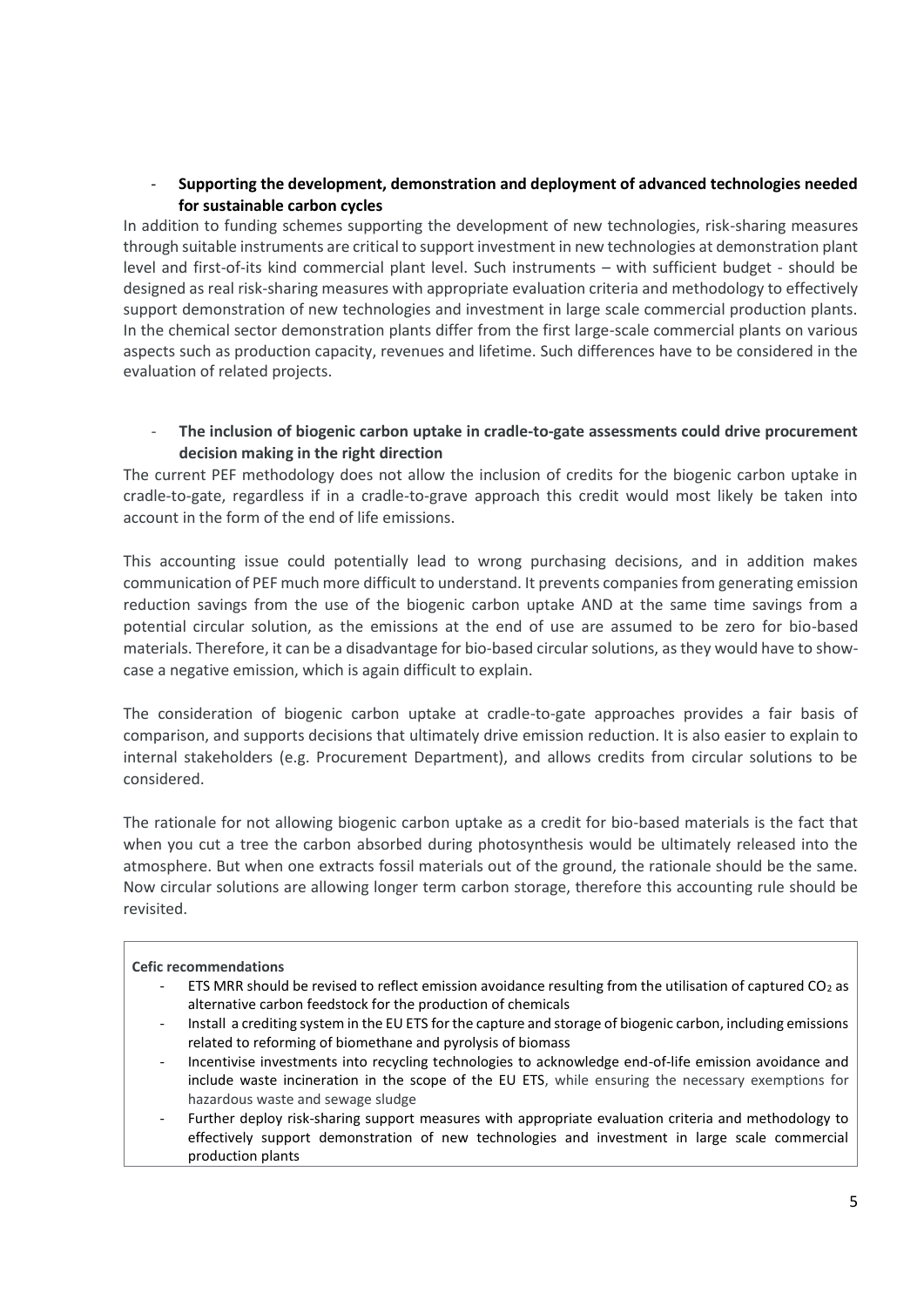- Ecodesign and waste related legislation should address the reuse and recycling of carbon stored in materials of (end of use) products
- Adjust PEF methodology to reflect the carbon removal in biomass at the cradle stage instead of at the final disposal stage, hence differentiating bio-based products from their fossil equivalents.

The use of natural sinks as a means of balancing hard-to-abate emissions is a valid, long-term perspective and will be necessary to achieve climate neutrality by 2050, as supported by the EU's and IPCC's scenarios work<sup>7</sup>. We welcome the Commission's approach, which foresees that in the longer term, new sectors that have (almost) exhausted their emissions reduction possibilities could be integrated under a combined instrument where residual emissions are offset by natural sinks. We believe it could be an appropriate solution to compensate industrial emissions, which cannot be eliminated or neutralised in the longer term due to the absence of suitable technological options.

The future legislative framework should bring together carbon farming and progress in the bioeconomy and we therefore support the enlarged scope of article 9 under the LULUCF regulation to innovative carbon storage products so that they can contribute to the 2030 carbon removal target. Incentivising investments to scale-up production of circular feedstock for the chemical industry and securing access to sustainable and competitive biomass, notably as alternative feedstock, is an important pre-requisite for reaching climate-neutral chemical production. According to the initial simulations of the Cefic [iC2050 model,](https://cefic.org/policy-matters/climate-change-and-energy/towards-implementing-the-climate-law/) sustainable biomass feedstock will play a significant role in reaching a climate-neutral chemical industry by2050.

Carbon storage should not be limited to wood-based materials and products. There are other forms of longlife bio-based materials and products, like fibre-based textiles or bio-based polymers, which deserve similar recognition.

# **Certification should build on existing mechanisms**

Energy Intensive Industries such as the chemical industry have long investment cycles and need clear investment signals. Therefore, it does make sense to refine the EU's definition of climate-neutrality in the context of the Climate Law and to develop a regulatory framework for the recognition of emissions avoidance resulting from carbon circularity and for the certification of carbon removals, as early as possible.

In our view, the main criteria defining the types of carbon removals that EU climate policies should incentivise are technology readiness, the potential for deployment on a large scale and the duration of carbon storage. A certain degree of flexibility will also be needed in order to cope with technological progress and scale-up.

A consistent approach is needed for certification mechanisms, building on existing regulation, ensuring a clear terminology with acknowledged definitions and robust methodologies.

We recommend that additional certification systems are only developed where relevant and providing added value.

<sup>&</sup>lt;sup>7</sup> See the IPCC Special Report on the impact of global warming of 1.5  $°C$